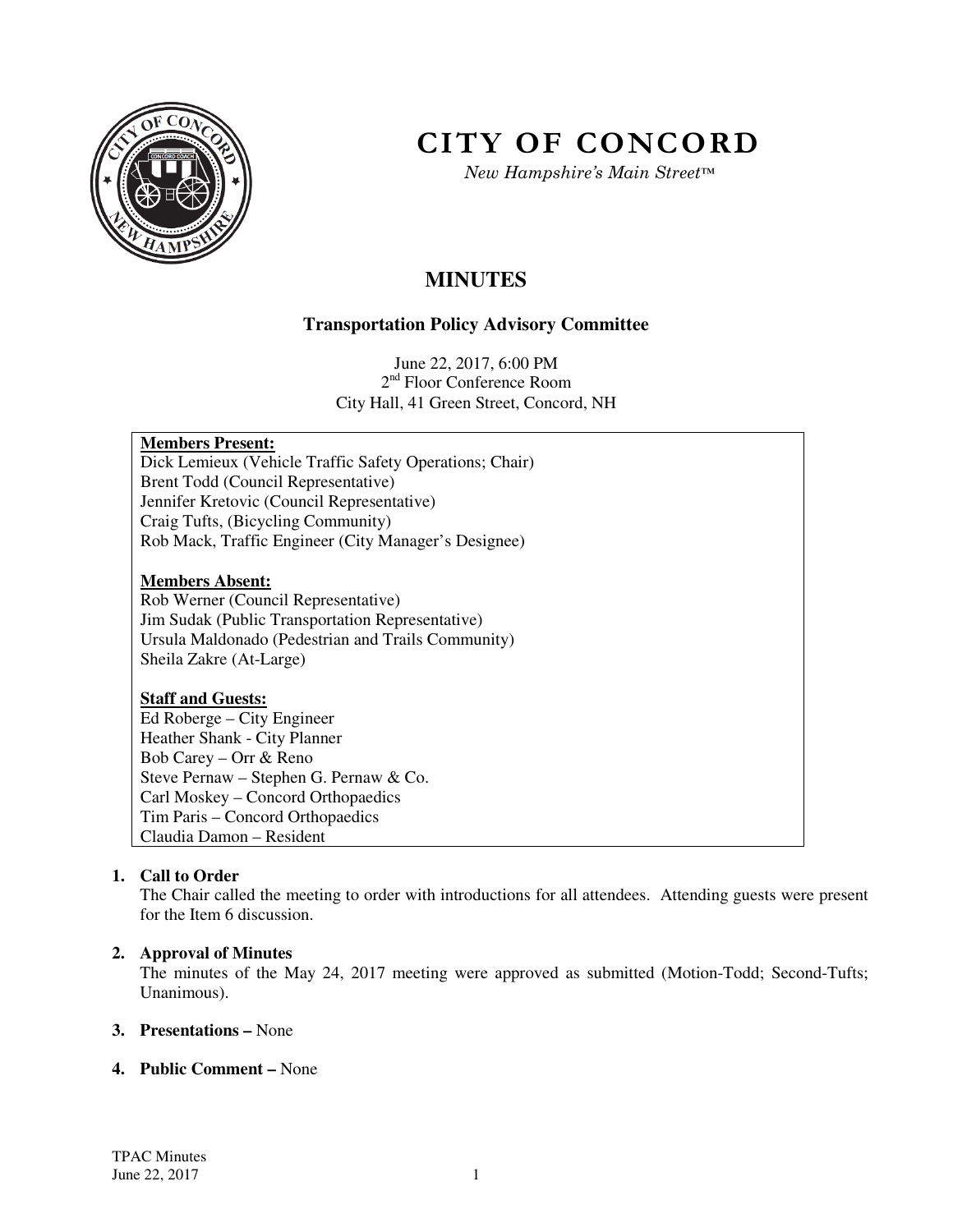#### **5. New Business -** None

#### **6. Old Business**

#### **a. Pleasant Street Rezoning Proposal**

Rob Mack summarized the findings of an updated June 2017 Traffic Impact and Rezoning Study (TIRS) prepared by Stephen G. Pernaw & Company, Inc., regarding the proposed rezoning of a portion of the Route 202/9 corridor (Pleasant Street) from a residential to an institutional zone. The initial project at hand is Concord Orthopaedic's proposed redevelopment of a single-family house lot at 297 Pleasant Street to include a proposed ambulatory surgical center. While this is addressed, the primary purpose of the TIRS is to assess long-term traffic impacts of the potential rezoning of this and nearby lots along a segment section of Pleasant Street west of Langley Parkway.

The TIRS study area includes the segment of Pleasant Street about one-quarter mile west of the Langley Parkway intersection that is the subject of the proposed rezoning. The study area also includes the following key intersections: Pleasant Street/Proposed Surgical Center Driveway (stop sign); Pleasant Street/Langley Parkway (signal); Pleasant Street/Hospital East Driveway (signal); and Pleasant Street/Warren Street/Fruit Street (signal). Periods of analysis include the weekday morning and afternoon commuter peak hours during a 2018 opening year and a 2035 horizon year. The 2018 near-term analysis assumes the current street network and considers impacts of only building the proposed surgical center. The 2035 horizon-year analysis is multifaceted in that it considers various combinations of future area developments and/or roadway improvements, including: building (or not) the proposed surgical center; fully redeveloping (or not) the proposed rezoning area; and building (or not) the proposed Langley Parkway Phase 3 extension to Bouton Street/N. State Street.

The TIRS reports that the proposed rezoning area could support the additional development of up to about 262,737 square feet of the following uses: medical office space (116,484 sf assumed); general office space (49,922 sf assumed); educational/school space (39,331 sf assumed); and potential expansion of the existing assisted living facility (24 additional beds assumed). Potential development in excess of 262,000 sf of medical, office and educational uses could generate an additional traffic flow of about 500 (AM) to 600 (PM) peak-hour vehicle trips along this segment of the corridor, the majority of which would be to/from the east. While substantially less traffic would be generated at non-commuter-peak times, impacts at the peak-traffic periods typically define the operational characteristics and highway improvement needs of the corridor.

The section of Pleasant Street between the medical campus area and the Pleasant Street/Warren Street/Fruit Street intersection is not only the western arterial route for travel to the downtown area, but also the focal point for direct access to the medical campus area, the state office park and hospital and Concord High School. Peak traffic flows along this corridor are significant and much of it traverses high-density residential streets in the West End neighborhood to access regional travel corridors such as I-93 north, I-393, Loudon Road and US 3 North. In 2008, the southern extension of Langley Parkway to Clinton Street diverted a substantial volume of traffic from this section of Pleasant Street bound for Clinton Street to the west and I-89; commuter-peak-period delays and queues were noticeably reduced at the Pleasant/Warren/Fruit intersection, as was commuter cutthrough traffic along the residential Upper School Street corridor. Further substantial traffic-flow reductions along the subject section of Pleasant Street are anticipated following the completion of the Langley Parkway Phase 3 extension to Bouton Street. This new corridor would provide alternative access for trips to/from the aforementioned regional corridors to the north and east of the city. Additional traffic demand related to the build-out of the proposed rezoning area adds traffic growth to the subject section of the Pleasant Street corridor. While this potential added growth would be significant without Langley Parkway Phase 3, it would be reduced with Phase 3 in place.

#### **Traffic Volume Changes**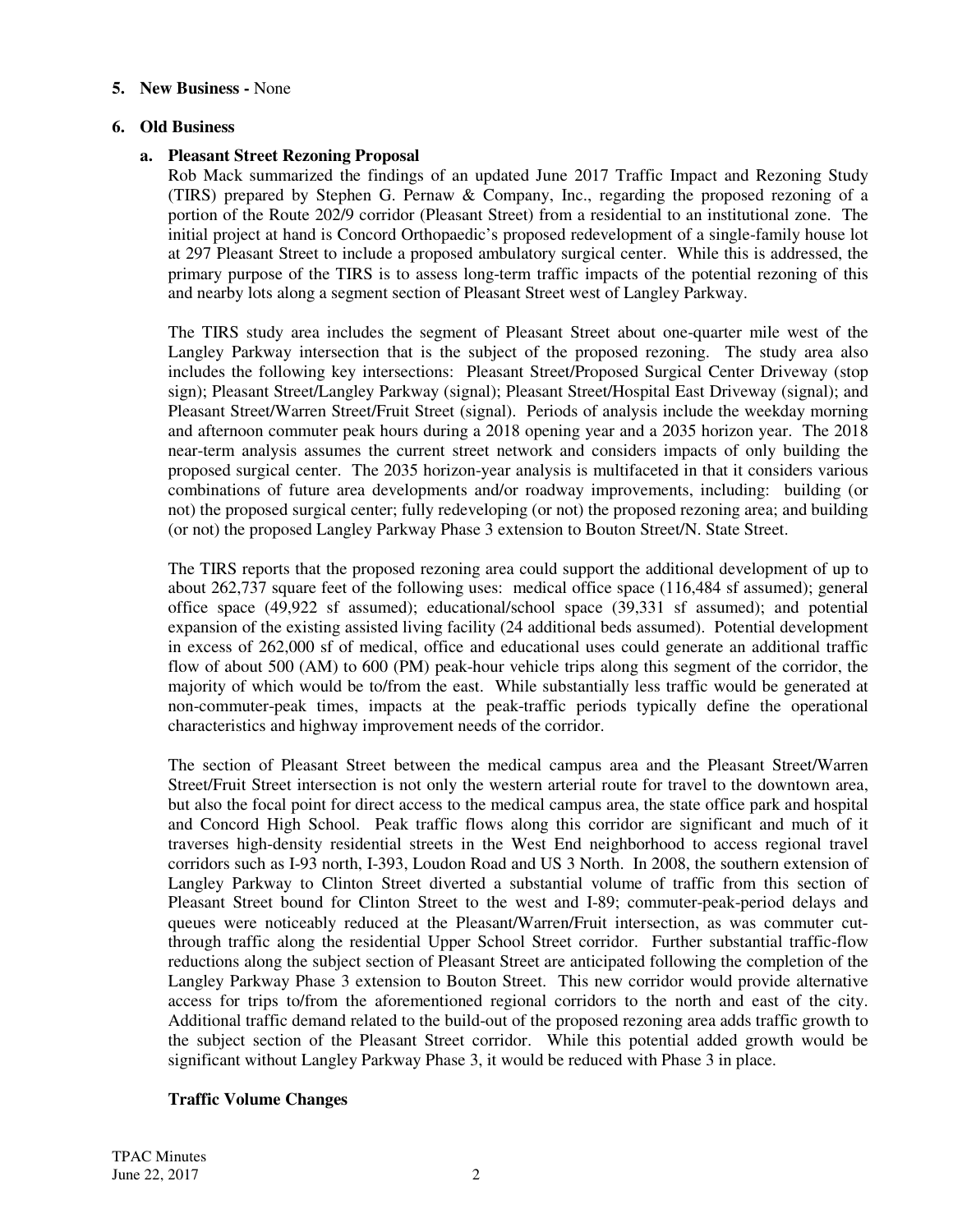Pleasant Street west of The Birches. Current AM and PM peak-hour traffic volumes within the western section of the proposed rezoning area range from about 710 to 790 vehicles per hour. By 2035, with no new roadway improvements or zoning change (known background traffic growth, only) these peak-hour volumes will increase to about 1,190 to 1,250 vehicles per hour. The construction of Langley Parkway Phase 3 is expected to result in a reduction of about 70 vehicles per hour at this location, while the hypothetical 2035 build-out of the proposed rezoning area could add an estimated 160 to 190 vehicles per hour with Langley Parkway Phase 3 or an estimated 230 to 260 vehicles per hour without the Phase 3 project.

Pleasant Street west of Langley Parkway. Current AM and PM peak-hour traffic volumes in this area just east of the proposed rezoning range from about 770 to 870 vehicles per hour. By 2035, with no new roadway improvements or zoning change (only known background traffic growths) these peakhour volumes will increase to about 1,190 to 1,270 vehicles per hour. The construction of Langley Parkway Phase 3 is expected to result in a reduction of about 70 vehicles per hour at this location, while the hypothetical 2035 build-out of the proposed rezoning area could add an estimated 340 to 440 vehicles per peak hour with Langley Parkway Phase 3, or 410 to 510 vehicles per hour without Phase 3.

Pleasant Street west of Warren and Fruit Streets. Current AM and PM peak-hour traffic volumes in this area range from about 1,070 to 1,140 vehicles per hour. By 2035, with no new roadway improvements or zoning change (only known background traffic growths) these peak-hour volumes will increase to about 1,180 to 1,560 vehicles per hour. The construction of Langley Parkway Phase 3 is expected to reduce peak-hour traffic here by about 310 to 460 vehicles per hour at this location. The hypothetical 2035 build-out of the proposed rezoning area could add an estimated 170 to 260 vehicles per peak hour with Phase 3, or 220 to 300 vehicles per hour without Phase 3.

#### **Long-Range Roadway/Intersection Improvement Needs**

Pleasant Street west of Langley Parkway. Long-term redevelopment of the proposed rezoning area will require widening of this section of Pleasant Street to a three-lane section, with the center lane providing for left-turns (either individual left-turn lanes at major driveways or a two-way left–turn lane). Staff recommends that potential planning for such future widening consider gradual acquisition of additional right-of-way from redevelopment parcels for the lane widening, including space for bicycle shoulders, utilities and sidewalks. This three-lane section would extend from Langley Parkway westerly to either the limit of the redeveloped parcels, or more desirably, the entrance to St. Paul's School. Without the rezoning, the existing two-lane roadway would remain sufficient. The implementation (or not) of Langley Parkway Phase 3 by 2035 does not affect either of these findings.

Pleasant Street/Langley Parkway intersection. This intersection was enlarged in 2008 as part of the Langley Parkway Phase 2 extension to Clinton Street. Under its current configuration, long but acceptable delays and under-capacity operation can be expected through 2035 assuming no additional corridor improvements are made and rezoning does not occur. Construction of the proposed Langley Parkway Phase 3 project would divert significant area traffic to the Langley Parkway approaches, requiring additional intersection improvements including the addition of right-turn lanes on both the Pleasant Street eastbound and westbound approaches. These improvements, outlined in the 2015 Phase 3 study, will allow the intersection to operate at or below capacity through 2035.

With the additional traffic generated by the potential build-out of the rezoning proposal (and with Langley Parkway Phase 3), an additional right-turn lane will be needed on the Langley Parkway southbound approach in addition to the two aforementioned right-turn lanes on the Pleasant Street approaches in order to maintain below-capacity operations in 2035. This same level of intersection improvement (three additional right-turn lanes) would also be required if the proposed rezoning area becomes redeveloped while the Langley Parkway Phase 3 project remains deferred.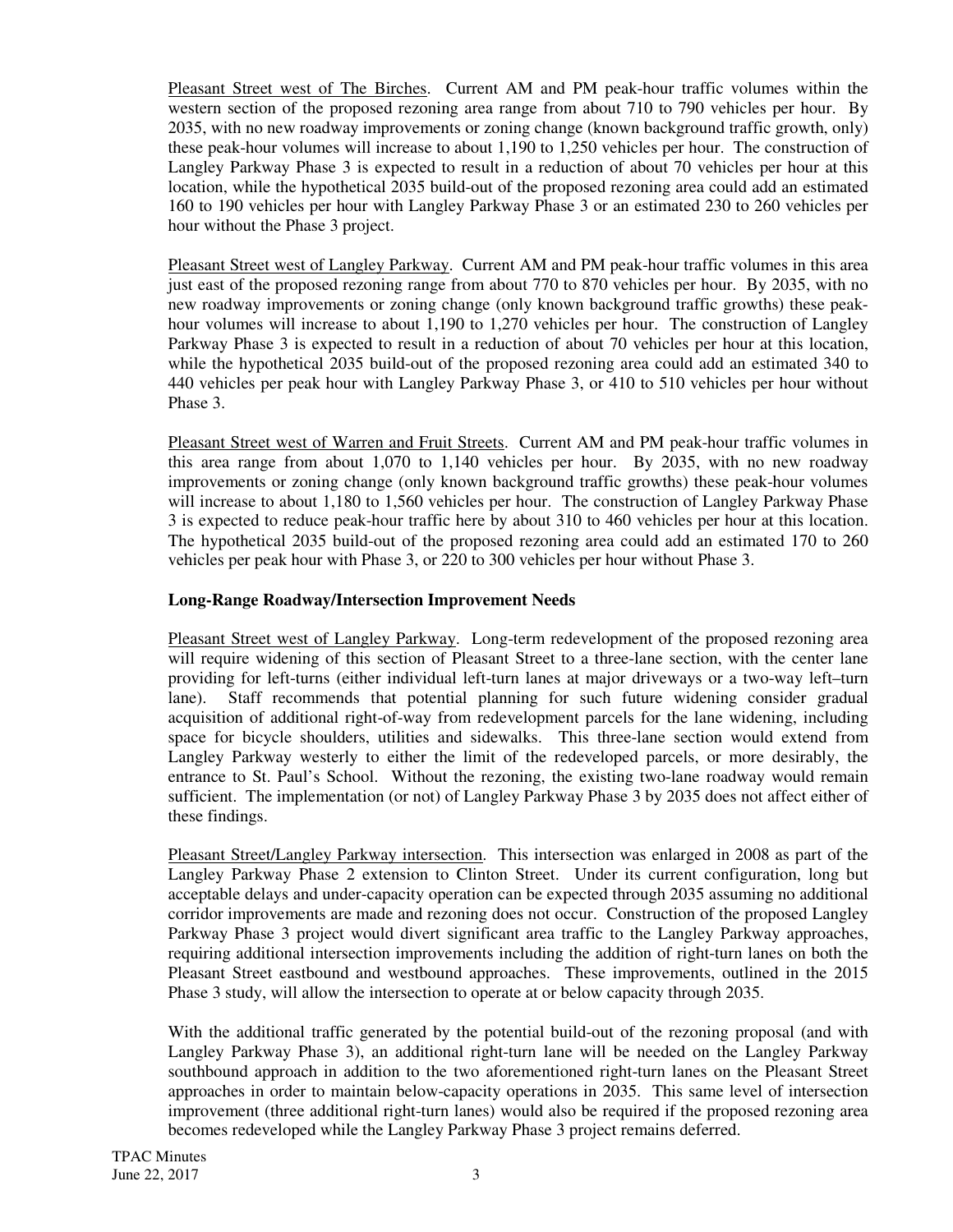Pleasant Street/East Hospital Drive intersection. This intersection was reconstructed in 2016 to provide for two-way traffic flow on the hospital drive as well as traffic signalization. The intersection as currently configured is based on the 2035 intersection improvement needs reported in the Langley Parkway Phase 3 study. This intersection will operate well at low to moderate delay through 2035, with or without the Langley Phase 3 extension, and with or without the proposed rezoning.

Pleasant Street/Warren Street/Fruit Street intersection. This intersection currently experiences operational difficulties during peak periods, and very long delays can be expected by 2035 if no additional corridor improvements are made. Past city studies, including the Langley Parkway Phase 3 study, conceptualized future reconstruction of this intersection into a roundabout configuration. As construction of Langley Parkway Phase 3 results in a substantial reduction in future traffic flowing through the intersection to/from the west on Pleasant Street, it had been determined that a single-lane roundabout could service 2035 traffic flows. The TIRS reports that this would still be the case with the additional traffic generated by the rezoning proposal. On the other hand, without Langley Parkway Phase 3, a substantially larger intersection improvement becomes necessary, such as a twolane roundabout. Without such substantial improvements the added delays resulting from the rezoning proposal would be a significant concern at this intersection.

#### **Near-Term Findings – Build Ambulatory Surgical Center Only**

The TIRS also considers a traffic impact assessment for the initial redevelopment of #297 Pleasant Street to include a 20,000 square foot ambulatory surgical center and conversion of the existing house to 1,700 feet of office space. The TIRS estimates that this will generate 26 AM peak hour trips and 19 PM peak hour trips. The larger AM value generally amounts to about one additional car along Pleasant Street per two minutes. Such a low traffic volume would not have a significant impact on Pleasant Street traffic operations assuming an appropriate driveway design.

#### **Discussion**

TPAC members inquired as to long-range access needs along the Clinton Street corridor from the Langley Parkway intersection westerly to I-89. Staff noted that peak-period traffic demands along this corridor are currently very heavy, and that significant intersection improvements will be needed in the future as traffic continues to grow, with or without the proposed rezoning. Both of the I-89 northbound and southbound ramp intersections at Clinton Street currently experience substantial peak-period queuing and delays. Reconstruction of both of these intersections is programmed for 2023 in NHDOT's 2017-2026 Ten Year Transportation Improvements Plan. Staff also noted that additional lanes will likely need to be considered at the Clinton/Langley intersection as growth continues into the future.

TPAC members reaffirmed their support for the Langley Parkway Phase 3 project as a needed corridor improvement, rezoning or not. It was felt that providing appropriate transportation needs for area redevelopment under the rezoning proposal would be more viable with Langley Phase 3 in place. Without Langley Parkway Phase 3, travel along the Pleasant Street corridor would continue to deteriorate through the years without substantial lane widening and intersection improvements; deterioration would be accelerated by potential further growth associated with the subject rezoned area.

The chair suggested that TPAC consider preparing its own report to supplement transportation-related documentation provided to the Planning Board. The report might consider a wider study area than the studies presented tonight, with recommendations for the Clinton Street corridor to I-89 as well as the Pleasant Street/Warren Street/Centre Street corridor through the northwest portion of the city center. Several members offered to craft up a draft matrix comparing area transportation needs versus development scenario for further discussion at the next meeting.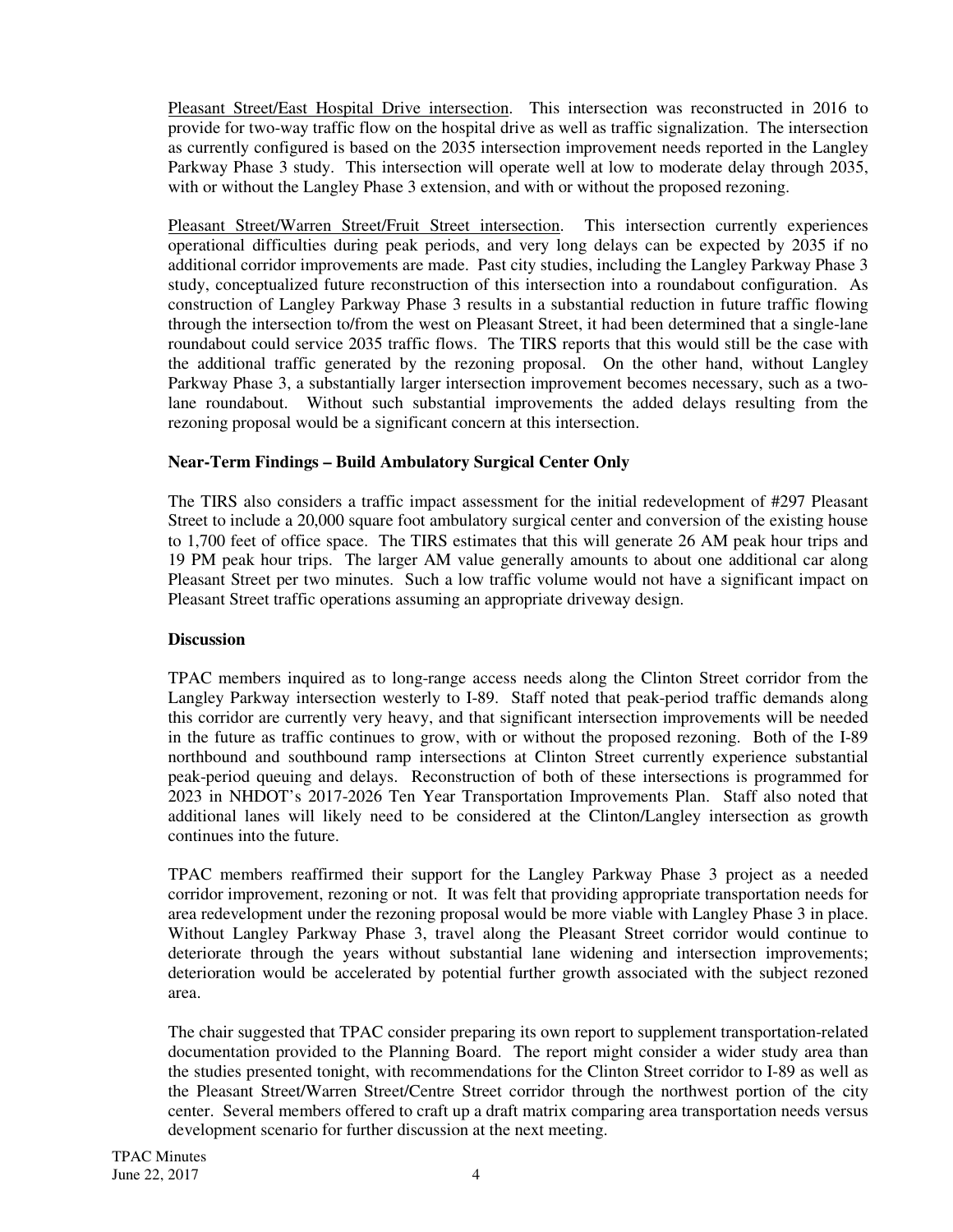Attorney Bob Carey noted that the Concord Orthopaedics team felt that staff's presentation of the TIRS findings, as well as TPAC's consideration of same, was thoughtful and reasonable.

#### **7. Consent Reports**

#### **a. Acceptance of Subcommittee Minutes**

The following subcommittee reports were accepted by unanimous consent: Bicycle/Pedestrian – May 1, 2017; Public Transportation – April 18, 2017; and Traffic Operations – May 16, 2017.

#### 8. **City Council Meeting Update -** None

#### **9. TPAC Referrals from City Council, Staff and Chair**

**a. Referral from Councilor Kretovic regarding a resident request for review of the curb line constructed at the driveway to #244 N. State Street**

Following up on TPAC's discussion of this request over the last two months, Ed Roberge reported that curb modifications had been discussed with the resident and will be constructed by the contractor together with the remaining punch-list items for the U.S. Route 3 North project. Ed Roberge will report back to TPAC when the work is complete.

**b. Referral from Councilor Champlin regarding a constituent concern on Franklin Street speeding** 

Following up TOC and TPAC's discussion last month, CPD conducted six directed patrols on Franklin Street in May and June at various times during the morning and afternoon commuter peaks. No citations or warnings were noted during these patrols. Speeds on over one hundred vehicles were observed, with average speeds being between 30 and 32 mph.

TPAC concurred with TOC's recommendation that enforcement efforts were appropriate in this case. There was no support for the addition of multi-way stop signs for speed control at the requested Franklin street intersections. TPAC also noted strong support for the proposed Langley Parkway Phase 3 project which would make a long-term improvement to livability along this section of Franklin Street by diverting away a substantial volume of traffic, and particularly the daily commuter cut-through between I-393 and the medical campus area. TPAC members reviewed a draft report for City Council prepared by staff regarding this referral; TPAC approved the draft document by unanimous consent.

**c. Referral from Councilor Champlin regarding a constituent request for a painted crosswalk on Storrs Street at Dixon Avenue.** 

TPAC received a referral from Council with a request to paint a crosswalk on Storrs Street at Dixon Avenue. Rob Mack reported that that this crosswalk had just been painted per TOC's recommendation on a similar request from last March. TPAC members reviewed a draft report for City Council prepared by staff regarding this referral; TPAC approved the draft document by unanimous consent.

#### **10. Status Report on Subcommittees**

#### **a. Bicycle/Pedestrian Committee (TPAC-BP), Craig Tufts**

Craig Tufts reported that TPAC-BP met earlier this month and discussed the deteriorating condition of Silk Farm Road at St. Pauls School. Councilor Kretovic noted that the agreement between the city and St Pauls School regarding shared use of this street had been recently discussed by City Council and the City Manager had submitted a letter of inquiry to St Pauls School regarding street maintenance. A reply from school officials is pending.

#### **b. Public Transportation Committee (TPAC-PT), Sheila Zakre**

Rob Mack reported that the subcommittee moved its June meeting to next week, so there was nothing new to report.